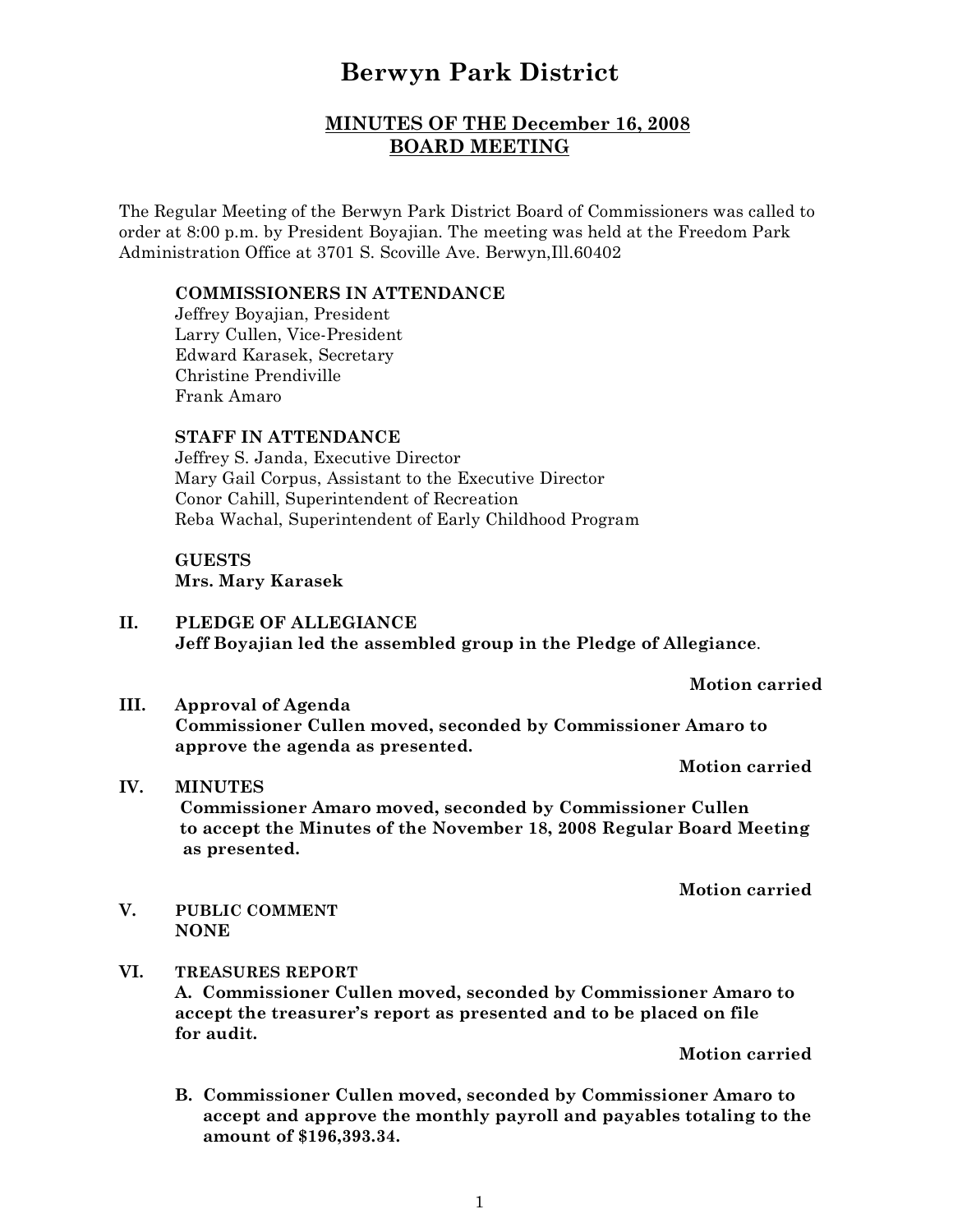**ROLL CALL: Karasek, Yea Boyajian, Yea Amaro, Yea Cullen, Yea Prendiville, Yea**

**Motion carried**

## **VII. EXECUTIVE DIRECTOR'S REPORT Accept as informational.**

**Motion carried**

**VIII. W.S.S.R.A Commissioner Cullen moved, seconded by Commissioner Prendiville to accept as informational.**

**Motion carried**

- **IX. CORRESPONDENCE The correspondence folder was reviewed by the Board Members.**
	- **X. STANDING COMMITTEE REPORTS**

 **BUILDINGS & GROUNDS Accept as informational.**

**FINANCE**

**A. Commissioner Cullen moved, seconded by Commissioner Amaro to waive the reading of the 2008 Tax Levy Ordinance O-08-02.**

**Motion carried**

**B. Commissioner Cullen moved, seconded by Commissioner Amaro to adopt the 2008 Tax Levy Ordinance O-08-02 as presented in the amount of \$1,718,090.50.**

> **ROLL CALL: Karasek, Yea Prendiville, Yea Amaro, Yea Cullen,Yea Boyajian, Yea**

> > **Motion carried**

**C. Commissioner Cullen moved, seconded by Commissioner Amaro to waive reading of the 2008 PTELL Resolution R-08-05.**

**Motion carried**

**D. Commissioner Cullen moved, seconded by Commissioner Amaro to adopt 2008 PTELL Resolution R-08-05, as presented.** 

**ROLL CALL: Karasek, Yea**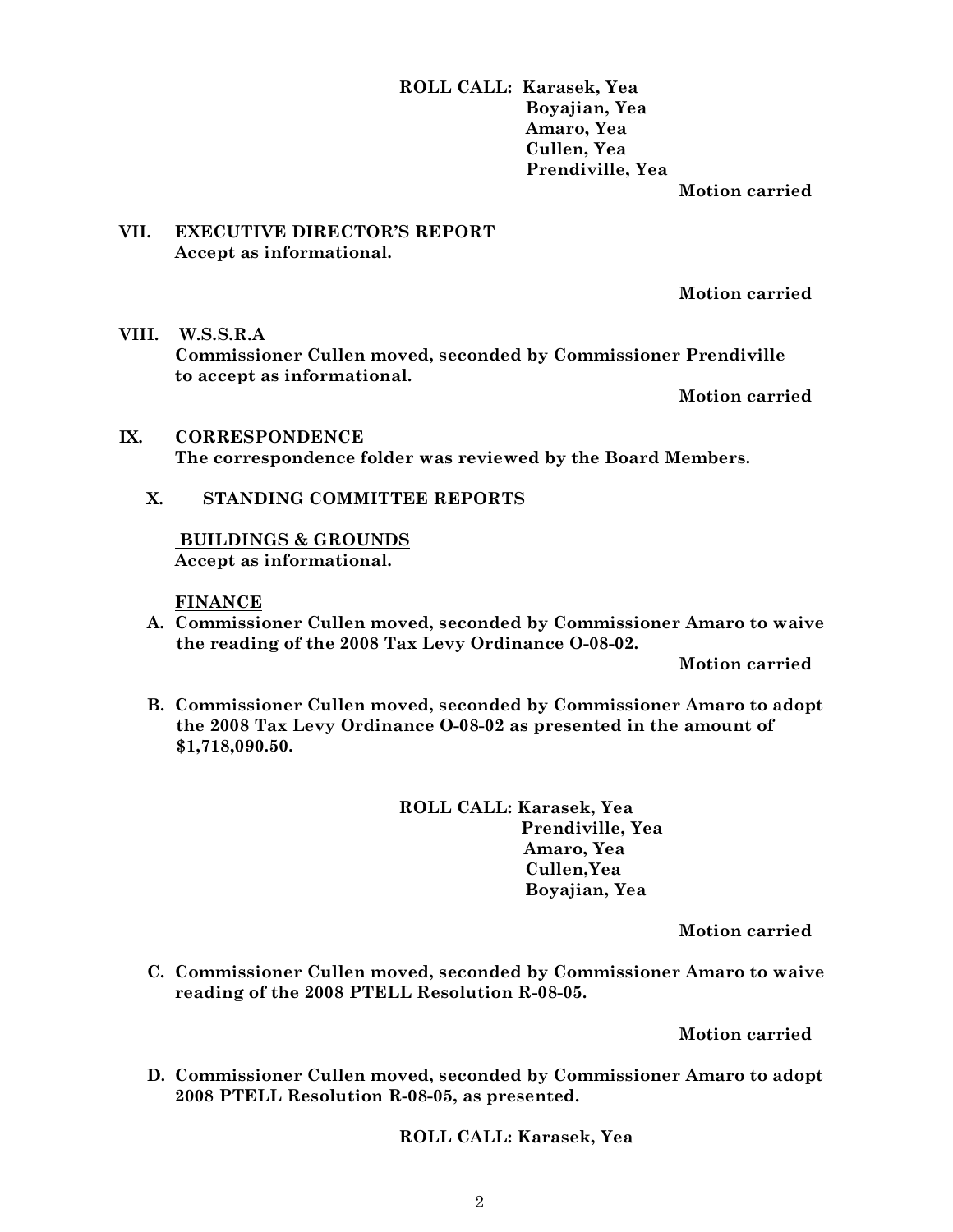**Prendiville, Yea Amaro, Yea Cullen, Yea Boyajian, Yea**

**Motion carried**

**PERSONNEL & POLICY Accepted as informational**

**RECREATION No meeting**

# **XI. UNFINISHED BUSINESS NONE**

**XI. NEW BUSINESS**

**XII.**

**A. Commissioner Cullen moved, seconded by Commissioner Amaro to accept and approve the 2008 Audit Letter of Engagement from Sikich LLP.**

> **ROLL CALL: Prendiville, Yea Cullen, Yea Karasek, Yea Boyajian, Yea Amaro, Yea.**

> > **Motion carried**

**XIII Closed Session**

 **Commissioner Cullen moved, seconded by Commissioner Amaro to go into Closed Session at 8:23 pm. , under 5 ICLS 120/2 to discuss employment status and compensation of personnel.** 

 **.** 

**ROLL CALL:Prendiville, Yea Boyajian, Yea Cullen, Yea Amaro, Yea Karasek, Yea**

**Motion carried**

**Commissioner Cullen, moved seconded by Commissioner Karasek to reconvene into Regular Board Meeting at 8:48 pm.**

> **ROLL CALL: Prendiville, Yea Cullen, Yea Karasek, Yea Boyajian, Yea Amaro, Yea**